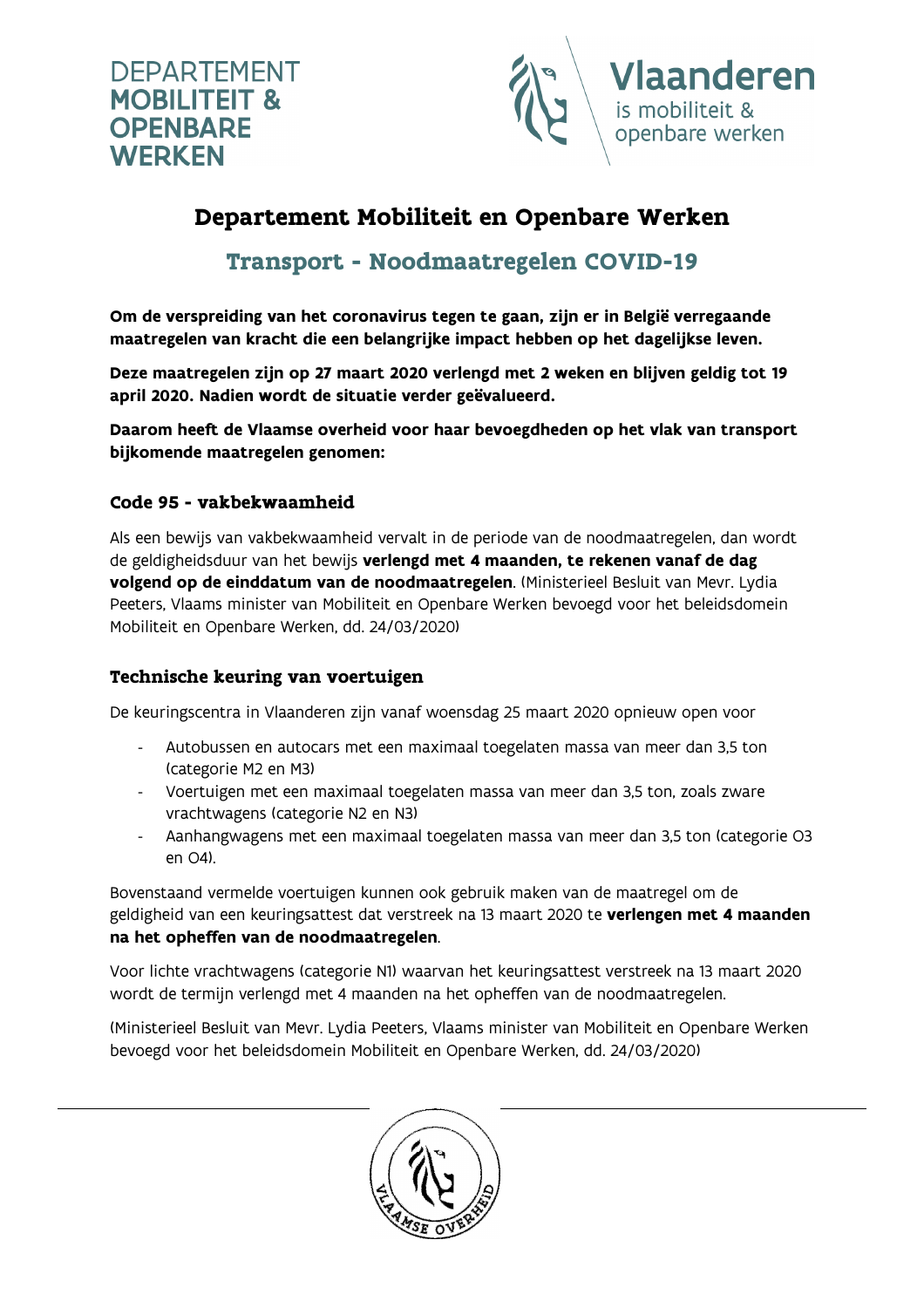# **DEPARTEMENT MOBILITEIT & OPENBARE WERKEN**



### ADR

ADR-opleidingsgetuigschriften en -scholingscertificaten voor chauffeurs en veiligheidsadviseurs die in de komende weken en maanden verstrijken, worden verlengd via het onderschrijven van het multilaterale akkoord M324 - Driver training certificates in accordance with 8.2.2.8.2 of ADR and safety adviser certificates in accordance with 1.8.3.7 of ADR (maatregel geldig tot 1 december 2020).

De periodieke en intermediaire controles van de tanks en de goedkeuringscertificaten van ADRvoertuigen worden verlengd via het onderschrijven van het multilaterale akkoord M325 - Periodic or intermediate inspections of tanks in accordance with 6.8.2.4.2, 6.8.2.4.3, 6.8.3.4.6, 6.8.3.4.12, 6.9.5.2 and 6.10.4 of ADR, and certificate of approval for vehicles in accordance with 9.1.3.4 of ADR (maatregel geldig tot 1 september 2020).

Meer informatie: https://www.vlaanderen.be/corona

Aansluitend hierbij zijn ook de hieronder opgenomen richtlijnen van de Europese Commissie van toepassing in de huidige omstandigheden:

#### Brussels, 23.3.2020 C(2020) 1897 final COMMUNICATION FROM THE COMMISSION on the implementation of the Green Lanes under the Guidelines for border management measures to protect health and ensure the availability of goods and essential services

21. Workers should not be prevented from crossing an internal border in order to carry out their transport functions: internationally recognised certificates of professional competence should be considered sufficient to prove that a worker is active in international transport. These certificates should temporarily be deemed valid for a reasonable period beyond their date of expiry during the Covid19 outbreak.

22. If necessary, for example in the absence of an internationally recognised professional certificate (e.g. van drivers) or in case the certificate expired, Member States may require a letter from the worker's employer to establish their bona fides together with the appropriate identification papers in order to enable them to cross the internal border in the exercise of their profession. The Commission is assisting this process by providing a standard template letter (Annex 3).

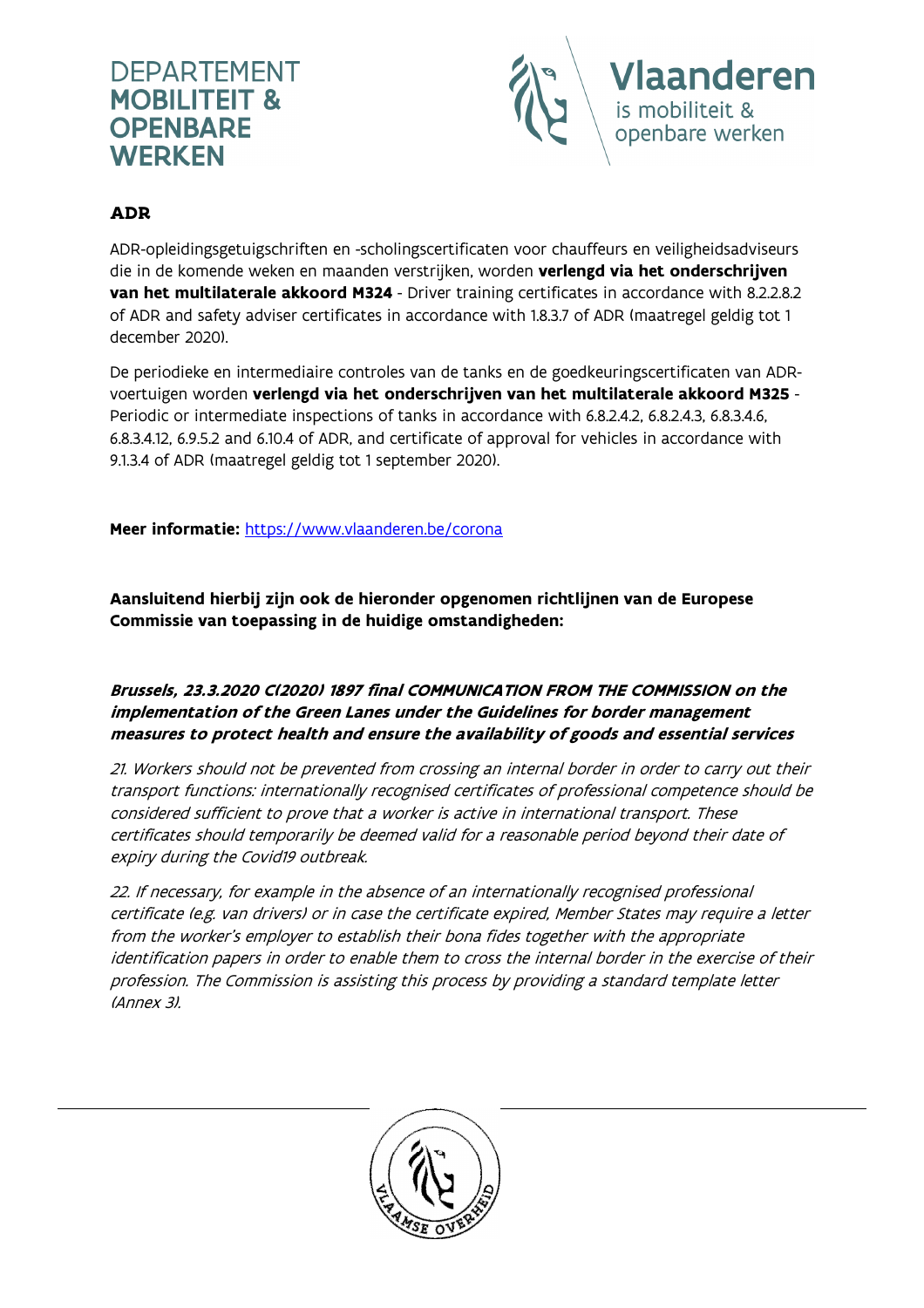



# Department of Mobility and Public Works

## Transport - Emergency measures COVID-19

To prevent the spread of the coronavirus, far-reaching measures are in force in Belgium that have an important impact on daily life.

These measures were extended by 2 weeks on March 27, 2020 and will remain valid until April 19, 2020. The situation will then be further evaluated.

That is why the Flemish Government has taken additional measures for its competences in the field of transport:

### Code 95 - professional competence

If a certificate of professional competence expires in the period of the emergency measures, the validity of the certificate is extended by 4 months from the day following the end date of the emergency measures. (Ministerial Decree of Mrs. Lydia Peeters, Flemish Minister for Mobility and Public Works, competent for the policy domain Mobility and Public Works, dated 24/03/2020)

#### Technical inspection of vehicles

The inspection centers in Flanders are operational again since Wednesday 25 March 2020 for:

- Buses and coaches with a maximum authorized mass of more than 3.5 tons (category M2 and M3)
- Vehicles with a maximum authorized mass of more than 3.5 tons, such as heavy trucks (categories N2 and N3)
- Trailers with a maximum permissible mass exceeding 3.5 tons (category O3 and O4).

The vehicles mentioned hereabove can also make use of the measure to extend the validity of a test certificate that expired after March 13, 2020 by 4 months after the lifting of the emergency measures.

For light trucks (category N1) for which the test certificate expired after March 13, 2020, the period is extended by 4 months after the emergency measures have been lifted.

(Ministerial Decree of Mrs. Lydia Peeters, Flemish Minister for Mobility and Public Works, competent for the policy domain Mobility and Public Works, dated 24/03/2020)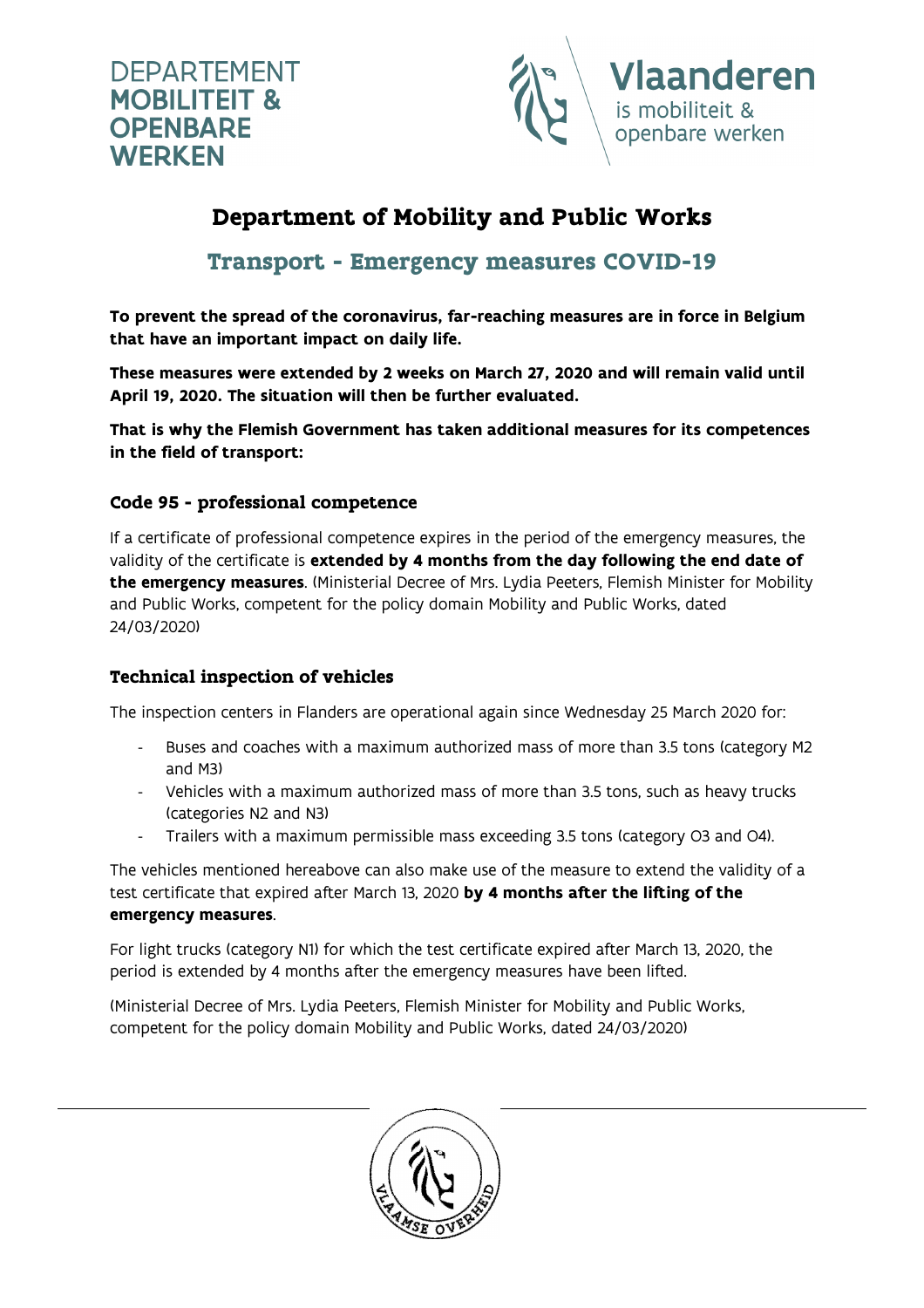



### ADR

ADR training certificates and training certificates for drivers and safety advisers that expire in the coming weeks and months are renewed by signing the multilateral agreement M324 -Driver training certificates in accordance with 8.2.2.8.2 of ADR and safety adviser certificates in accordance with 1.8.3.7 or ADR> (measure valid until December 1, 2020).

The periodic and intermediate inspections of the tanks and the certificates of approval of ADR vehicles are extended by subscribing to the multilateral agreement M325 - Periodic or intermediate inspections of tanks in accordance with 6.8.2.4.2, 6.8.2.4.3, 6.8.3.4 .6, 6.8.3.4.12, 6.9.5.2 and 6.10.4 of ADR, and certificate of approval for vehicles in accordance with 9.1.3.4 or ADR> (PDF file opens in new window) (measure valid until 1 September 2020) .

More information: https://www.vlaanderen.be/corona

In line with this, the guidelines of the European Commission included below also apply in the current circumstances:

#### Brussels, 23.3.2020 C(2020) 1897 final COMMUNICATION FROM THE COMMISSION on the implementation of the Green Lanes under the Guidelines for border management measures to protect health and ensure the availability of goods and essential services

21. Workers should not be prevented from crossing an internal border in order to carry out their transport functions: internationally recognised certificates of professional competence should be considered sufficient to prove that a worker is active in international transport. These certificates should temporarily be deemed valid for a reasonable period beyond their date of expiry during the Covid19 outbreak.

22. If necessary, for example in the absence of an internationally recognised professional certificate (e.g. van drivers) or in case the certificate expired, Member States may require a letter from the worker's employer to establish their bona fides together with the appropriate identification papers in order to enable them to cross the internal border in the exercise of their profession. The Commission is assisting this process by providing a standard template letter (Annex 3).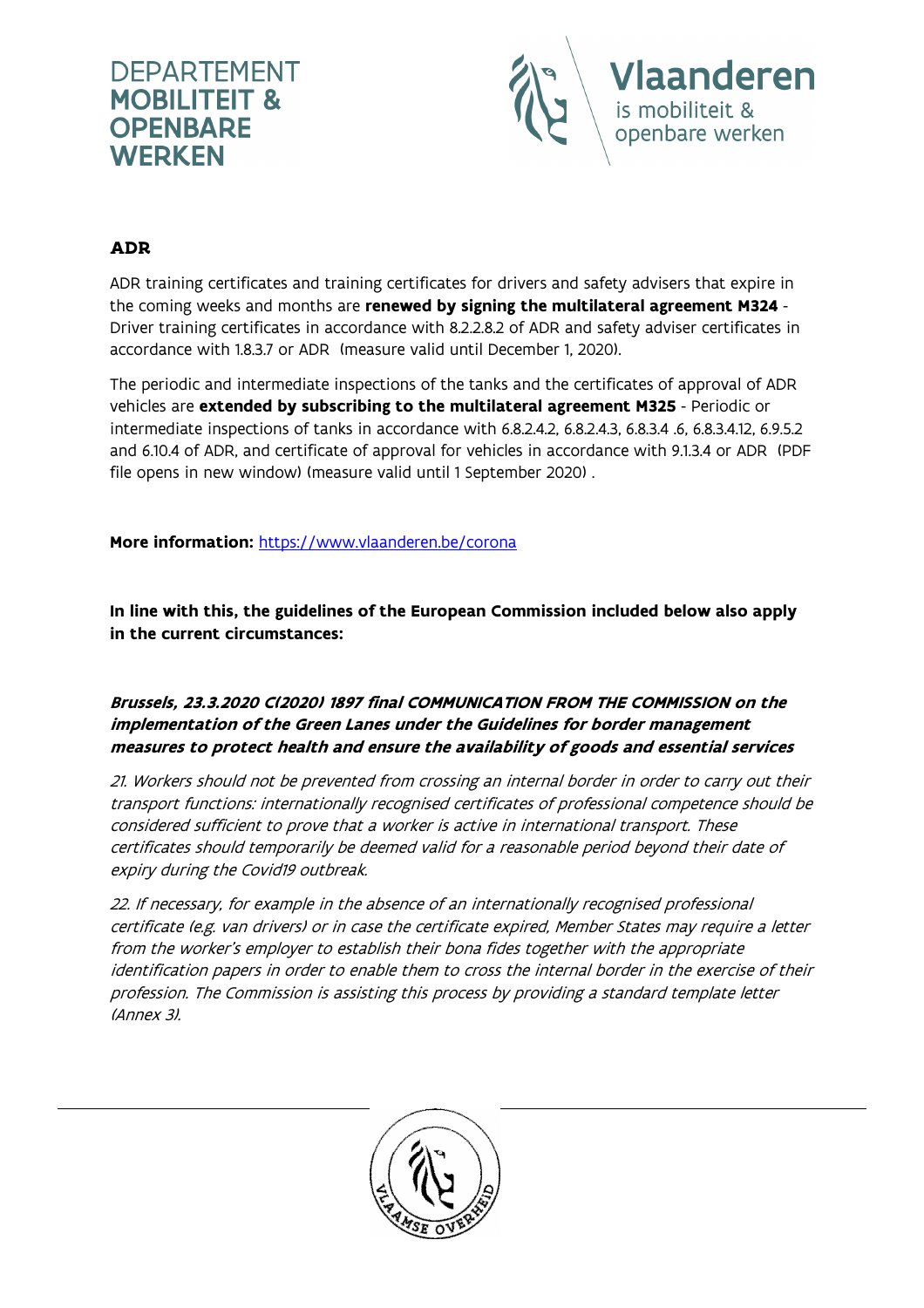



# Département de la mobilité et des travaux publics

## Transport - Mesures d'urgence COVID-19

Pour prévenir la propagation du coronavirus, des mesures de grande envergure sont en vigueur en Belgique et ont un impact important sur la vie quotidienne.

Ces mesures ont été prolongées de 2 semaines le 27 mars 2020 et resteront valables jusqu'au 19 avril 2020. La situation sera ensuite évaluée plus avant.

C'est pourquoi le gouvernement flamand a pris des mesures supplémentaires pour ses compétences dans le domaine des transports:

## CAP - Compétence Aptitude Professionnelle

Si un certificat d'aptitude professionnelle expire pendant la période des mesures d'urgence, la validité du certificat est prolongée de 4 mois à compter du jour suivant la date de fin des mesures d'urgence. (Arrêté ministériel de Mme Lydia Peeters, ministre flamande de la mobilité et des travaux publics, compétente pour le domaine politique Mobilité et travaux publics, du 24/03/2020)

### Contrôle technique des véhicules

Les centres d'inspection en Flandre sont à nouveau ouverts à partir du mercredi 25 mars 2020 pour:

- Autobus et autocars d'une masse maximale autorisée supérieure à 3,5 tonnes (catégorie M2 et M3)
- Véhicules d'une masse maximale autorisée supérieure à 3,5 tonnes, tels que les poids lourds (catégories N2 et N3)
- Remorques d'une masse maximale autorisée supérieure à 3,5 tonnes (catégories O3 et O4).

Les véhicules mentionnés ci-dessus peuvent également utiliser la mesure pour prolonger la validité d'un certificat de contrôle technique expiré après le 13 mars 2020 de 4 mois après la levée des mesures d'urgence.

Pour les camions légers (catégorie N1) pour lesquels le certificat de contrôle technique a expiré après le 13 mars 2020, la période est prolongée de 4 mois après la levée des mesures d'urgence.

(Arrêté ministériel de Mme Lydia Peeters, ministre flamande de la mobilité et des travaux publics, compétente pour le domaine politique Mobilité et travaux publics, du 24/03/2020)